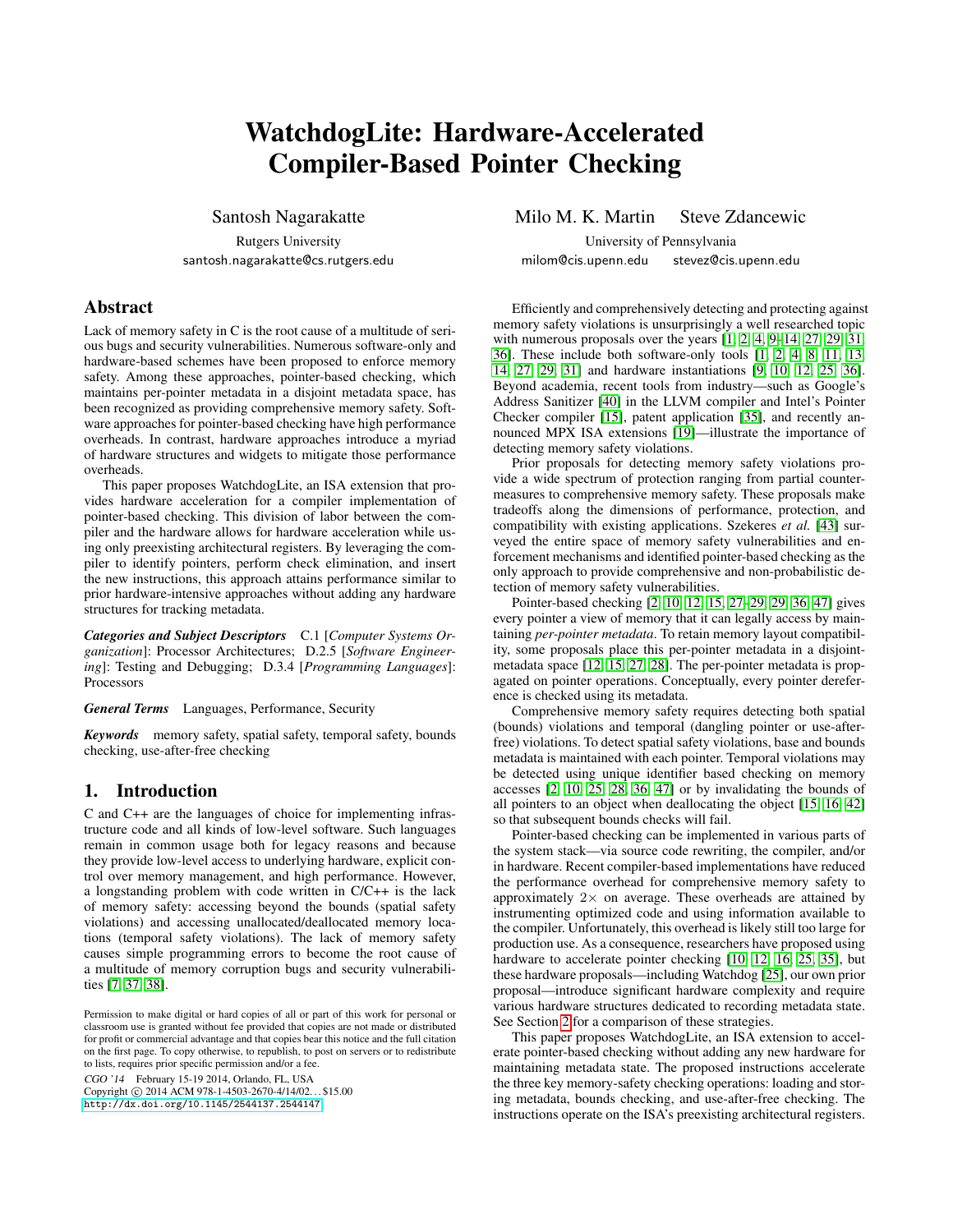

<span id="page-1-1"></span>Figure 1. (a) Pointer metadata propagation with pointer arithmetic, (b) metadata propagation through memory with metadata lookups on loads, (c) metadata lookups with pointer stores, (d) pointer metadata creation on memory allocations, (e) identifier metadata being invalidated on memory deallocations, (f) lock and key checking using identifier metadata, and (g) spatial check performed using bounds metadata.

The compiler explicitly inserts these instructions, uses preexisting static optimizations to eliminate many checks, and performs in-register metadata propagation by copy elimination and standard register allocation. Relying on the compiler to perform these tasks largely eliminates the need for various previously proposed dedicated hardware structures that track and cache metadata.

Experiments based on extensions to our SoftBound+CETS compiler instrumentation show that the performance overhead for enforcing comprehensive memory safety is reduced on average from 90% (without hardware acceleration) to 29% (with the new instructions). This overhead is similar to prior hardware schemes, which use extensive hardware structures to track and propagate metadata state, which indicates that the proposed ISA extension is a more pragmatic approach for hardware acceleration of memory safety enforcement than prior hardware-centric proposals [\[12,](#page-8-11) [25,](#page-8-12) [35\]](#page-9-6).

Concurrent with this work, Intel developed Memory Protection Extensions (MPX) [\[19\]](#page-8-14) and released the ISA specification in 2013. The work described in this paper was largely completed in 2012 (see Chapter 6 of [\[24\]](#page-8-16)). The WatchdogLite ISA extensions described in this work and Intel's MPX are similar in many ways, including: using pointer-based checking with disjoint metadata, adding new instructions for efficiently accessing the metadata shadow space, and adding instruction for accelerating bounds checking. One difference is that MPX does not include support for accelerating use-after-free checking. The differences and similarities are discussed further in Section [5.](#page-7-0)

## <span id="page-1-0"></span>2. Background on Pointer Checking

This section provides background on the pointer-based checking approach [\[2,](#page-8-2) [10,](#page-8-10) [12,](#page-8-11) [15,](#page-8-13) [27–](#page-8-6)[29, 29,](#page-9-2) [36,](#page-9-4) [47\]](#page-9-8) and describes various prior proposals for implementing it in either software or hardware. Although there are many memory-checking proposals, this discussion focuses on pointer-based checking with disjoint metadata [\[12,](#page-8-11) [15,](#page-8-13) [27,](#page-8-6) [42\]](#page-9-10) for several reasons. This approach has been shown to be highly compatible with existing code [\[12,](#page-8-11) [15,](#page-8-13) [27,](#page-8-6) [42\]](#page-9-10), a recent paper surveying the entire space of memory vulnerabilities [\[43\]](#page-9-7) identified this approach as the only one to provide comprehensive and non-probabilistic detection of memory safety vulnerabilities (see Table II of Szekeres *et al.* [\[43\]](#page-9-7)), it has been formally shown to provide strong memory safety properties [\[48\]](#page-9-11), and it has been embraced by Intel in a recently released commercial software product [\[15\]](#page-8-13) and a patent application [\[35\]](#page-9-6).

## 2.1 Pointer-Based Checking with Disjoint Metadata

Enforcing *memory safety* prevents memory corruption bugs and prevents the entire class of memory corruption vulnerabilities [\[43\]](#page-9-7).

Such vulnerabilities—including buffer overflows and use-after-free vulnerabilities—are still pervasive but they are not new [\[37,](#page-9-0) [43\]](#page-9-7). Informally, enforcing memory safety has two primary components: preventing spatial violations (out-of-bounds memory accesses and buffer overflows of all sorts) and preventing temporal safety violations (memory accesses to deallocated memory, a.k.a. dangling pointer or use-after-free violations).

Pointer-based metadata. In a pointer-based approach, metadata is maintained with each pointer, providing it a view of the memory that it can safely access according to the language specification. This representation permits the creation of out-of-bounds pointers and pointers to the internal elements of objects/structs and arrays (both of which are allowed in C/C++). Figure [1](#page-1-1) illustrates the pointer-based metadata propagation and checking abstractly using pseudo C code notation. The metadata—base, bound, lock, and key—are associated with a pointer whenever a pointer is created. These metadata are propagated on pointer manipulation operations such as copying a pointer or pointer arithmetic (Figure [1a](#page-1-1)).

The per-pointer metadata may be maintained inline, as in fatpointer approaches [\[2,](#page-8-2) [10,](#page-8-10) [29\]](#page-9-2), or in a disjoint metadata space for pointers in memory [\[12,](#page-8-11) [16,](#page-8-15) [25,](#page-8-12) [27,](#page-8-6) [28\]](#page-9-9). Using a disjoint metadata space protects the metadata from malicious corruption and leaves the memory layout of the program intact, retaining compatibility with existing code. With disjoint metadata, the metadata is loaded/stored from the disjoint metadata shadow space whenever a pointer is loaded/stored (Figure [1b](#page-1-1) and Figure [1c](#page-1-1), respectively). This disjoint metadata space can be implemented in various ways, including a linear region of memory [\[12,](#page-8-11) [25,](#page-8-12) [27\]](#page-8-6), a hash table [\[27\]](#page-8-6), or a trie data structure [\[15,](#page-8-13) [28,](#page-9-9) [30\]](#page-9-12).

Spatial checking. To enforce spatial safety, the base and bound of the legal region of the memory accessible via the pointer is associated with the pointer when it is created. The base and bound are each typically 64-bit values, so they can encode arbitrary bytegranularity bound information. These per-pointer base and bounds metadata fields are sufficient to perform a bounds check prior to a memory access (Figure [1g](#page-1-1)).

Temporal checking. To enforce temporal safety, a unique identifier is associated with each memory allocation (Figure [1d](#page-1-1)). Each allocation is given a unique 64-bit identifier and these identifiers are never reused. To ensure that this unique identifier persists even after the object's memory has been deallocated, the identifier is associated with pointers. $^{1}$  $^{1}$  $^{1}$  On a pointer dereference, the system checks that the unique allocation identifier associated with the pointer is still valid.

<span id="page-1-2"></span><sup>&</sup>lt;sup>1</sup> Szekeres *et al.* [\[43\]](#page-9-7) note: "The only way to detect a use-after-free attack reliably is to associate the temporal information with the pointer and not with the object."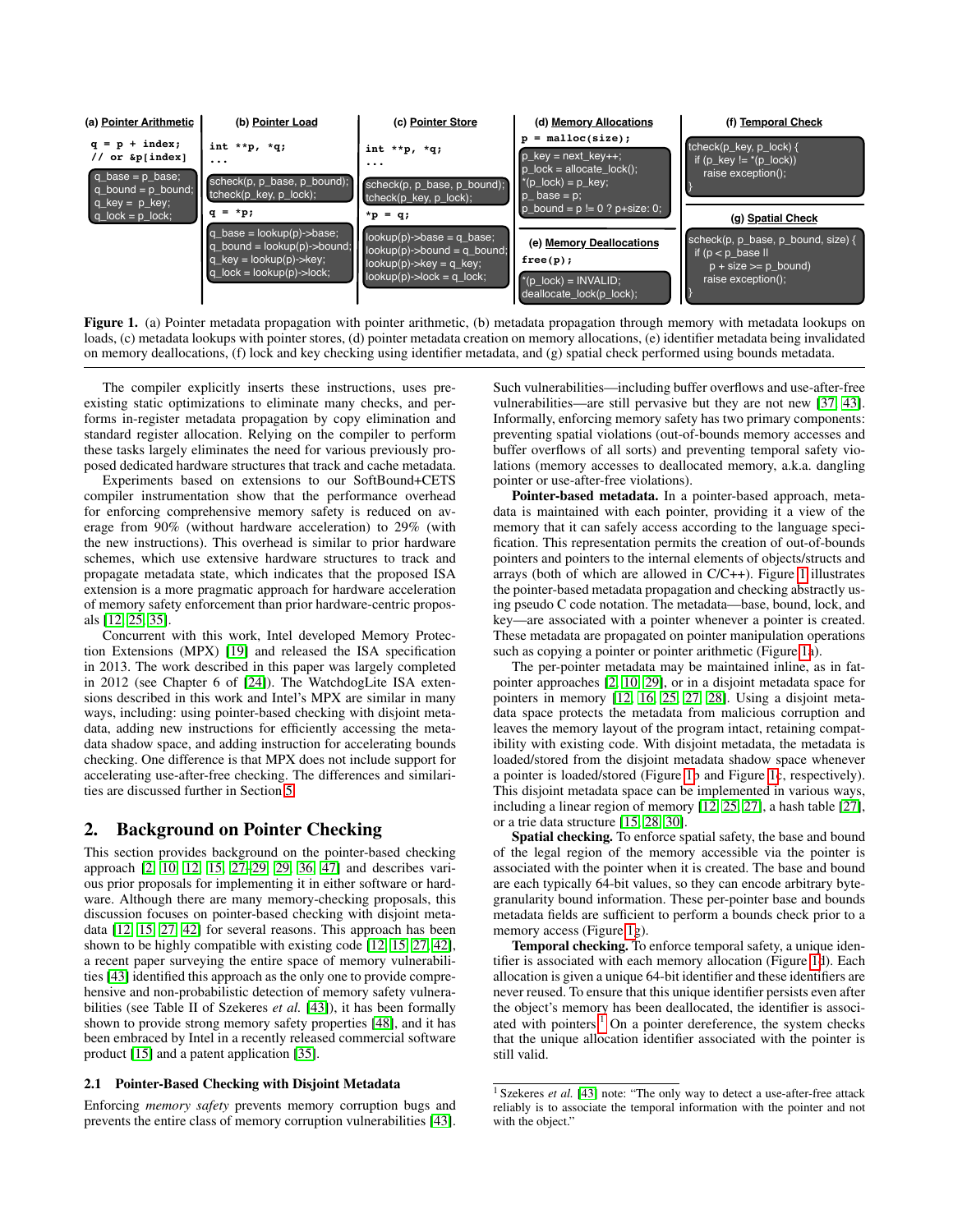|                    | Safety      | Instrumentation | Metadata           | Avoids new     | Static check   | Checking | Performance         |
|--------------------|-------------|-----------------|--------------------|----------------|----------------|----------|---------------------|
|                    | checking    | method          | organization       | arch. state?   | optimization?  | method   | overhead            |
| Chuang et al. [10] | Spatial $&$ | Compiler +      | inline             | No             | N <sub>o</sub> | Implicit | $30\%$              |
|                    | Temporal    | Hardware        | (fat pointers)     |                |                |          |                     |
| HardBound [12]     | Spatial     | Hardware        | disjoint           | No             | No             | Implicit | 5-9% <sup>†</sup>   |
|                    |             |                 | (shadow space)     |                |                |          |                     |
| SafeProc [16]      | Spatial $&$ | Compiler        | disjoint           | N <sub>0</sub> | $Yes^*$        | Explicit | $93\%$ <sup>‡</sup> |
|                    | Temporal    |                 | $(256$ -entry CAM) |                |                |          |                     |
| Watchdog [25]      | Spatial $&$ | Hardware        | disjoint           | No             | No             | Implicit | 25%                 |
|                    | Temporal    |                 | (shadow space)     |                |                |          |                     |
| Intel's MPX [19]   | Spatial     | Compiler        | disjoint           | No             | $Yes^*$        | Explicit | N/A                 |
| (concurrent work)  |             |                 | (two-level trie)   |                |                |          |                     |
| WatchdogLite       | Spatial $&$ | Compiler        | disjoint           | Yes            | Yes            | Explicit | 29%                 |
| (this work)        | Temporal    |                 | (shadow space)     |                |                |          |                     |

†HardBound uses a special low-overhead encoding for small objects and does not perform temporal checking.

<sup>∗</sup>These proposals benefit from static check optimization, but results with such optimizations are not reported.

 $\overline{p}$  The SafeProc paper reports performance overheads as low as 9%, but only when checks are delayed and queued into a 256-entry

<span id="page-2-0"></span>FIFO memory updated buffer (MUB) and executed by a separate dedicated controller.

Table 1. Comparison of hardware implementations of pointer-based checking schemes along the following dimensions: type of safety checking (spatial vs temporal), instrumentation method, metadata organization, avoiding new architectural state, employing static check optimizations in the compiler, checking method (implicit vs explicit), and performance overhead.

Performing a validity check on each memory access using a hashtable or splay tree can be expensive [\[2,](#page-8-2) [20\]](#page-8-17), so an alternative is to pair each pointer with two pieces of metadata: an allocation identifier—the *key*—and a *lock* that points to a location in memory called *lock location* [\[10,](#page-8-10) [25,](#page-8-12) [28,](#page-9-9) [36,](#page-9-4) [47\]](#page-9-8). The key and value at the lock location will match if and only if the underlying memory for the object is still valid (*i.e.*, it has not been deallocated). Rather than a hash table lookup, a dereference check then becomes a direct lookup operation—a simple load from the lock location and a comparison with the key (Figure [1f](#page-1-1)). Freeing an allocated region changes the value at the lock location, thereby invalidating any other (now-dangling) pointers to the region (Figure [1e](#page-1-1)). Because the keys are unique, a lock location itself can be reused after the space it guards is deallocated.

## 2.2 Compiler Implementations of Pointer Checking

The pointer-based checking described above can be implemented on either the source code of the program with source-to-source translation [\[29,](#page-9-2) [47\]](#page-9-8) or within the compiler [\[15,](#page-8-13) [27,](#page-8-6) [28,](#page-9-9) [42\]](#page-9-10). Compiler-based implementations provide three primary benefits: (1) checking can be performed on optimized code after executing an entire suite of conventional compiler optimizations, (2) pointers and memory allocations/deallocations can be identified precisely by leveraging the information available to the compiler, and (3) a large number of checks can be eliminated statically using checkelimination optimizations. By implementing pointer-based checking within the compiler, such approaches [\[15,](#page-8-13) [27,](#page-8-6) [28,](#page-9-9) [42\]](#page-9-10) have reduced the performance cost of enforcing comprehensive memory safety to approximately  $2 \times$  performance overhead on average, but this is likely still too costly for widespread use in production code.

## 2.3 Hardware Implementations of Pointer Checking

To overcome the performance overheads of software-only approaches, researchers have proposed implementing pointer-based checking primarily in hardware [\[10,](#page-8-10) [12,](#page-8-11) [16,](#page-8-15) [25,](#page-8-12) [35\]](#page-9-6). There are three main dimensions that distinguish these proposals: (1) whether they perform implicit or explicit checking, (2) how they identify pointers, and (3) the organization of the in-memory metadata. These design decisions have implications on the safety provided, the hardware structures required, and how well they can be optimized. Ta-

|                           | Hardware Structures                 |  |  |
|---------------------------|-------------------------------------|--|--|
| Chuang <i>et al.</i> [10] | $(1)$ $\mu$ op injection            |  |  |
|                           | (2) 32-entry metadata check table   |  |  |
|                           | (3) Metadata base register map      |  |  |
|                           | (for each register)                 |  |  |
| HardBound [12]            | $(1)$ $\mu$ op injection            |  |  |
|                           | (2) Pointer tag cache accessed      |  |  |
|                           | on each memory access               |  |  |
| SafeProc [16]             | (1) 256-entry hardware CAM          |  |  |
|                           | (associatively searched on every    |  |  |
|                           | memory access check)                |  |  |
|                           | (2) Hardware hash table             |  |  |
|                           | (3) 256-entry FIFO update buffer    |  |  |
| Watchdog [25]             | $(1)$ $\mu$ op injection            |  |  |
|                           | (2) lock location cache used        |  |  |
|                           | on each memory access               |  |  |
|                           | (3) changes to the register renamer |  |  |

<span id="page-2-1"></span>Table 2. Hardware structures used by various hardware approaches. A CAM is a content addressable memory.

ble [1](#page-2-0) compares the prior hardware proposals on these dimensions. Table [2](#page-2-1) lists the hardware structures used by the proposals.

Hardware with implicit checking uses  $\mu$ op injection to check and propagate metadata. Prior proposals such as the work of Chuang *et al.* [\[10\]](#page-8-10), HardBound [\[12\]](#page-8-11) and Watchdog [\[25\]](#page-8-12) fall into this category. To mitigate the performance overhead of performing extra metadata accesses on every memory operation in such approaches, various pointer tag caches [\[12\]](#page-8-11) and special caches for lock locations [\[25\]](#page-8-12) have been proposed. Although implicit checking can be efficiently implemented by introducing such hardware structures, these proposals have not leveraged the benefits of static check optimizations. In contrast, explicit checking approaches such as SafeProc [\[16\]](#page-8-15) modify the software tool-chain to insert instructions. Although the evaluation in the SafeProc paper did not leverage static check elimination in the compiler, its explicit checking approach would allow compilers to eliminate checks while preserving the hardware acceleration benefits for the remainder.

A hardware pointer-checker needs to identify pointers. This information is typically absent in binaries. HardBound [\[12\]](#page-8-11) accesses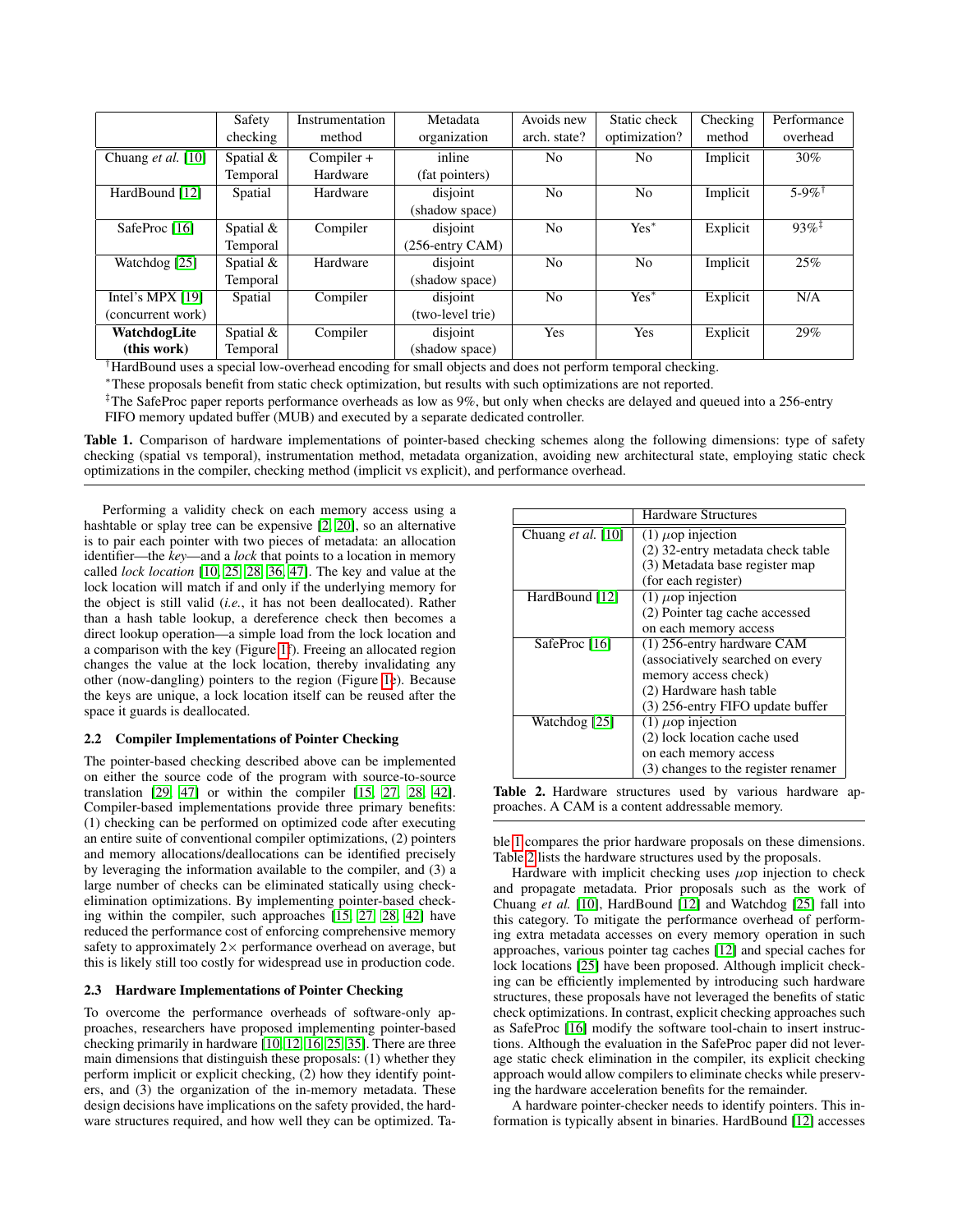the metadata on every memory access, but introduces a hardware pointer tag cache to reduce the cost of such accesses in the common case. Watchdog [\[25\]](#page-8-12) uses conservative heuristics to reduce metadata accesses by filtering out all non-pointer-sized memory operations. SafeProc [\[16\]](#page-8-15) and the work of Chuang *et al.* [\[10\]](#page-8-10) provide ISA extensions to allow the compiler to precisely identify pointer operations.

The metadata organization is an important aspect of providing comprehensive safety. The fat pointers in the work of Chuang *et al.*—like any proposal that uses inline metadata [\[29\]](#page-9-2)—can be corrupted in the presence of arbitrary type casts. Approaches that use disjoint metadata either as a shadow space or a hardware table prevent such corruption, allowing for comprehensive protection. In Chuang *et al.* metadata may only reside in memory (not registers or other hardware structures), so each check operation is fairly expensive as it must load all the metadata from memory into the core as part of performing bounds and use-after-free checking (adding approximately four memory accesses per check, and checks are by default performed on every memory access).

Among the prior approaches, the explicit checking performed by SafeProc [\[16\]](#page-8-15) is most closely related to the proposal described in this paper. SafeProc uses ISA extensions to identify pointers and insert checks. However, SafeProc uses *bounds invalidation* to detect temporal safety violations; when an object is deallocated, the system must find all of the pointers that point to the object and set their bounds information to invalid so that subsequent accesses will fail [\[16,](#page-8-15) [42\]](#page-9-10). To implement this approach, SafeProc places all perpointer metadata into a 256-entry hardware CAM (content addressable memory) that is associatively searched on every memory access check (matching on pointer address) and on every object deallocation (matching on object address). As programs can have more than 256 pointers, the SafeProc hardware relocates pointer records that overflow the CAM into an in-memory dual-indexed hash table data structure that supports hardware walking of the data structure to lookup the record for a pointer address (used to perform bounds checking) or all the pointer records that are associated with a particular object address (used to perform object deallocation), which in turn necessitates other hardware extensions like the memory update buffer [\[16\]](#page-8-15) to mitigate performance overheads.

The goal of WatchdogLite is to provide memory safety acceleration using preexisting structures without adding any hardware structures that maintain state. To accomplish this goal, Watchdog-Lite (1) uses explicit checking, which enables the compiler to perform custom check optimizations eliminating the need for some of the hardware structures  $(e.g.$  lock location cache,  $\mu$ op injection), (2) employs hardware-accelerated lock-and-key checking for detecting use-after-free violations rather than using object bounds invalidation, and (3) relies on the compiler to perform metadata propagation, copy elimination, and check elimination. This hardware/software co-design approach has the potential to provide the low performance overheads of prior hardware-intensive proposals without introducing any new hardware structures for recording metadata state.

## 3. Instructions that Accelerate Checking

This paper proposes WatchdogLite, a set of instructions to provide hardware acceleration for three key memory safety checking operations: (1) loading and storing metadata, (2) bounds checking, and (3) use-after-free checking. Unlike the few prior proposals for hardware acceleration of pointer checking [\[10,](#page-8-10) [12,](#page-8-11) [25,](#page-8-12) [35\]](#page-9-6), the proposed instructions operate only on values in pre-existing ISA architectural registers—they do not add any extra lookup tables, buffers, caches, sidecar/shadow registers, *etc.*, nor do they require mechanisms needed by prior schemes, such as  $\mu$ op injection [\[10,](#page-8-10) [25,](#page-8-12) [35\]](#page-9-6), copy elimination register renaming tricks [\[25\]](#page-8-12), or replicated shadow datapaths with metadata accesses on every memory operation [\[12\]](#page-8-11).

The key to this approach is to leverage the compiler to avoid the aforementioned extra hardware state and mechanisms. Watchdog-Lite does this by establishing a division of labor between the compiler and the hardware that harnesses the complementary benefits of prior compiler-based and hardware-based approaches. The compiler generally knows which operations are manipulating pointers, so it can insert operations to perform metadata manipulation only for those operations that actually require it. Instead of inregister pointer manipulations resulting in explicit copying of metadata [\[10,](#page-8-10) [12,](#page-8-11) [16\]](#page-8-15) or relying on dynamic copy elimination [\[25\]](#page-8-12), the compiler can simply employ its existing static copy propagation optimization. The compiler is already responsible for managing scarce register resources via standard register allocation. In addition, it has long been known that compilers can reduce checking overhead by removing unnecessary or redundant checks [\[23\]](#page-8-18).

Our hypothesis is that compiler-based implementations will benefit from new instructions that perform these common checking and metadata shadow space operations more efficiently than building them from individual instructions, providing performance similar to prior hardware-intensive approaches with much less invasive hardware modifications. Overall, the instructions are intended to be straightforward to understand and similar in implementation complexity to adding a few additional SSE2/AVX or VFPv4/NEON instructions, which have been added over the years to x86 and ARM, respectively.

We investigate two variants of the proposed instructions: (1) instructions that operate on 64-bit "narrow" registers and (2) variants that operate on 256-bit "wide" registers. In the first variant, the instructions use only the preexisting 64-bit general-purpose registers and the compiler uses its standard register allocation to assign general-purpose registers for holding each of the four words of metadata per pointer. This variant is similar to how conventional software-only checking schemes [\[15,](#page-8-13) [27\]](#page-8-6) operate, and so it provides a natural point of experimental comparison.

The second variant further reduces overhead by leveraging preexisting 256-bit AVX "wide" registers found in today's Core i7 x86 processors (%YMM0-%YMM15), packing the four words of metadata into a single wide register. Although originally proposed for floating point and vector operations, the x86 SSE2/AVX family of extensions also accelerates XML parsing, cyclic redundancy checks, and encryption. Thus we explore a "wide" variant of the memorychecking acceleration instructions that further exploits these registers. Packing the metadata into a single wide register has two main advantages: it reduces register pressure on the general-purpose registers and it allows all four words of metadata to be loaded/stored in a single 256-bit wide aligned cache access (rather than one cache access per word of metadata).

#### 3.1 Metadata Load and Store Instructions

The *MetaLoad* and *MetaStore* instructions accelerate loading and storing the four 64-bit words of per-pointer metadata from the disjoint shadow space when loading and storing pointers from/to memory. Each time a pointer is loaded from memory into a register, the compiler also inserts a *MetaLoad* instruction to bring the pointer's metadata into registers. Similarly, the compiler inserts a *MetaStore* instruction following each store of a pointer to memory.

The location of the metadata in the shadow space is determined by the address from which the pointer is being loaded. Similar to a normal memory operation, the *MetaLoad* and *MetaStore* instructions support a "register plus offset" addressing mode to specify the address. The *MetaLoad* instruction also specifies the destination register for the loaded metadata; the *MetaStore* instruction specifies the source register that holds the metadata to be written to the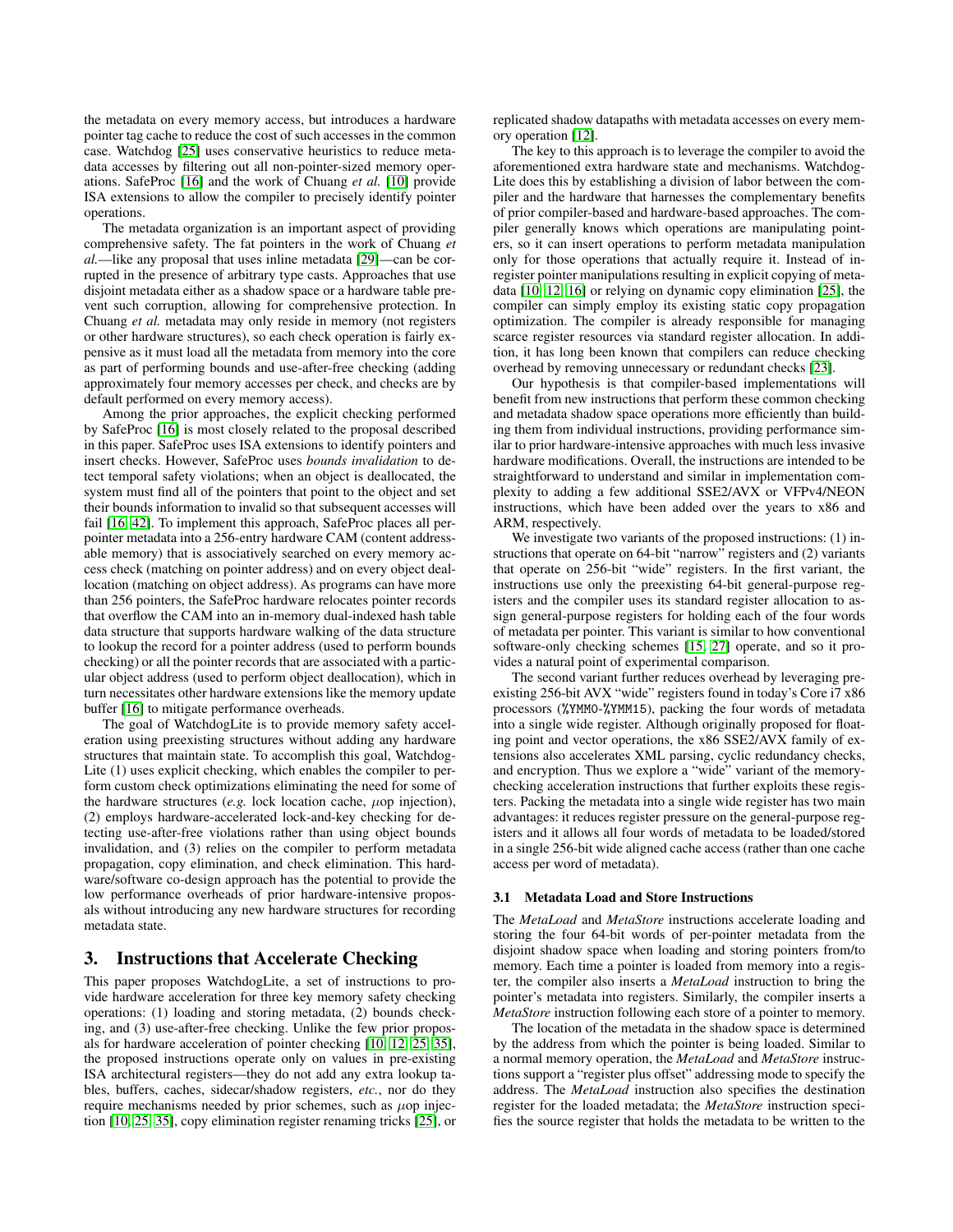

<span id="page-4-0"></span>shadow space. These new instructions combine the shadow space address generation/mapping operations with the memory access to the shadow space into a single instruction.

The *MetaLoad* and *MetaStore* instructions have two variants. When the metadata is held in four individual 64-bit registers, each *MetaLoad* instruction loads one 64-bit word of metadata from the shadow space into the register file (sub-opcode bits in the instruction indicate which of the four words to access); when the per-pointer metadata is packed into a single 256-bit register, a *MetaLoad* instruction uses a single 256-bit wide cache access.

Shadow space metadata mapping. As in prior hardware shadow space implementations [\[12,](#page-8-11) [25\]](#page-8-12), the implementation of these instructions assumes that the shadow space is a linear address range mapped into a fixed location in the upper regions of the virtual address space. (Alternatively, the start of the shadow memory could be specified by the value in a control register, much like the base of the page table.) This linear shadow space is more efficient than using hash tables [\[27\]](#page-8-6) or trie data structures [\[15,](#page-8-13) [28\]](#page-9-9) to implement the shadow space, but it requires hardware and/or operating system support.

Without hardware support, the operations to perform the mapping can add significant performance overhead. The instruction sequence generated by the compiler to perform metadata loads/stores using a two-level trie data structure incurs about a dozen x86 instructions, and even a linear shadow space encoding requires a few shift/mask/and instructions to map the pointer address to the address of the corresponding shadow mapping. The *MetaLoad* and *MetaStore* instructions hardcode these manipulations and perform these bit manipulations internally using custom hardware as part of the address generation stage. Figure [2\(](#page-4-0)a) and Figure [2\(](#page-4-0)b) summarize the instruction interface and implementation.

## 3.2 Spatial (Bounds) Check Instruction

To accelerate bounds checks, we add a new instruction, *SChk*, the *spatial check* instruction. This single instruction replaces the five x86 instructions (cmp, br, lea, cmp, br) that perform a (lower and upper) bounds check. The *SChk* instruction requires three values: the address being checked, the base, and the bound. Opcode variants of this instruction encode the width of the access being checked (in powers of two ranging from one to 32 bytes). When the check fails, the instruction raises an exception.

The *SChk* instruction reads three 64-bit values from the register file. It performs two parallel comparisons: the base with the pointer and the bound with the pointer plus the access size. Because the size of the access may be only 1/2/4/8/16/32 bytes, a fully general adder is not required. This instruction does not produce output, so the latency of the instruction need not be a single-cycle to obtain low performance overheads.

The *SChk* instruction has two variants. The narrow variant uses three 64-bit general purpose registers as inputs (address, base, and bound). The wide variant reads the pointer value from a 64-bit register and the base and bound from consecutive elements of a single 256-bit wide register. Figure [2\(](#page-4-0)c) summarizes the instruction interface and provides the details of the implementation.

Comparison to the x86 bounds instruction. *SChk* is similar in spirit to the bound instruction available on x86 processors since the 80286, but *SChk* is different in two key ways. First, *SChk* uses registers to hold all inputs. In contrast, early x86 processors had just eight registers and no double-word datapaths, so the *bound* instruction required both the base and bound to be fetched from memory for each check. As a result, when the base and bound were already in registers, the *bound* instruction was typically more expensive than a bounds check using other x86 instructions. Second, *SChk* efficiently supports the byte-granularity checking used by bounds checks. Byte-granularity checking provides the ability to prevent a four-byte memory access to a three-byte object, but not flag a two-byte access to the same address. *SChk* facilitates this by encoding the size of the memory access. In contrast, the x86 *bound* instruction was designed for checking at the granularity of an array index. Using *bound* would require additional instructions to adjust the upper bound based on the size of the memory access.

#### 3.3 Temporal (Dangling Pointer) Check Instruction

The *TChk* instruction accelerates the "lock and key" temporal checks described in Section [2.](#page-1-0) A *TChk* instruction replaces three x86 instructions (load, compare, branch). The instruction reads the 64-bit key and 64-bit lock value from the register file, performs a 64-bit load using the lock part of the input, and checks that the loaded value is equal to the key. When the check fails, it raises an exception.

If the memory access datapath is extended to perform a postload comparison, this instruction can execute as a single  $\mu$ op. An alternative implementation is to crack it into two  $\mu$ ops: a load  $\mu$ op and a new compare-and-fault  $\mu$ op. The *TChk* instruction does not produce an output register, so performance is not particularly sensitive to the instruction's execution latency.

We evaluate two variants of the *TChk* instruction. The narrow variant uses two 64-bit register inputs for the lock and key. The wide variant obtains the two 64-bit words from elements of a single 256-bit wide register. Figure [2\(](#page-4-0)d) summarizes the instruction interface and provides the details of the implementation.

## 4. Experimental Evaluation

This section provides an experimental evaluation of pointer checking using the proposed instructions, highlights its effectiveness in attaining low performance overheads, and analyzes the sources of the performance overhead. The next subsection describes our experimental setup, the benchmarks, changes made to the entire tool chain—compiler, assembler, and the simulator—and the experimental methodology.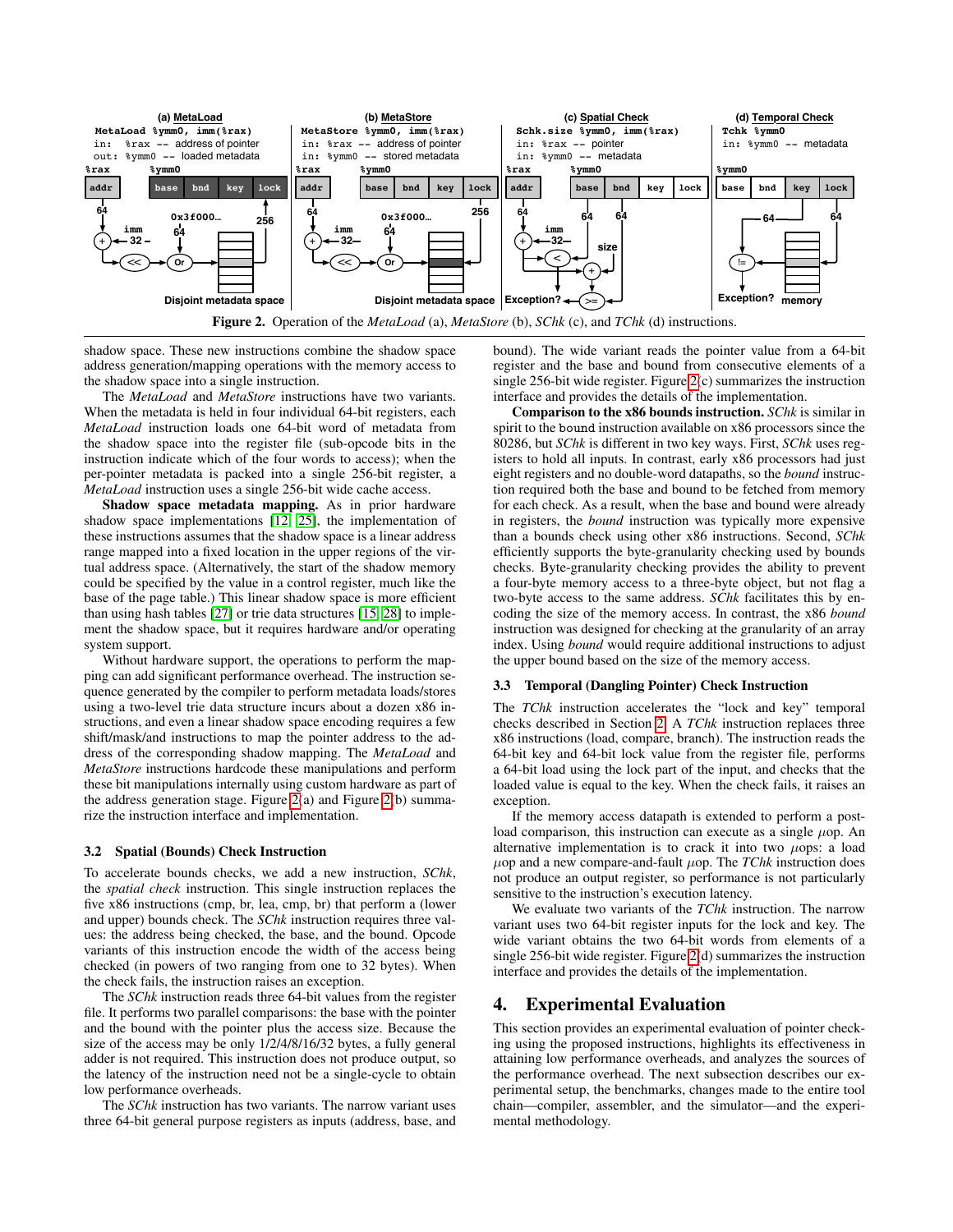#### 4.1 Experimental Methodology

Baseline compiler prototype for software-only checking. We use the LLVM-based SoftBound+CETS prototype for our experiments, both as a point of experimental comparison and to insert the proposed instructions. The compiler performs the standard suite of optimizations on the LLVM intermediate representation (IR) prior to inserting metadata propagation and checking operations. The prototype instruments code by adding calls to helper functions written in C that are later forcibly inlined prior to rerunning the full suite of optimization passes.

To avoid changing the calling convention for functions, the prototype implements a shadow stack that mirrors the call stack of the program to pass/return metadata for pointer arguments to function calls. The shadow stack also provides a mechanism for dynamic typing between the arguments pushed at the call site and the arguments retrieved by the callee preventing memory safety errors with variable argument functions and calls with mismatched function signatures [\[24\]](#page-8-16).

The compiler elides many unnecessary checks (*e.g.*, bounds checking of scalar local variables or stack spill/restores) and performs a simple intra-procedural dominator-based redundant check elimination. The prototype compiler does not implement more sophisticated loop-based or constraint-based check eliminations [\[6\]](#page-8-19), which would further reduce its performance overhead.

Modifications to prototype compiler and assembler. We modified the assembler and other binutils to accept the new instructions. For the "narrow" variant of the new instructions, we simply replaced the aforementioned helper functions written in C with inline assembly to invoke the new instructions. Supporting the "wide" variant required changing the compiler to associate a single wide temporary in the LLVM IR with each pointer rather than four narrow registers. In both variants, using inline assembly to insert the new instructions was not sufficient to utilize the "register plus offset" addressing mode, resulting in many LEA instructions being generated prior to check operations. For example, bounds checking of the following memory access:

movq %rax, 8(%rbx)

translates into:

```
movq %rax, 8(%rbx)
lea %rcx, 8(%rbx)
SChk.q 0(%rcx), %ymm1
```
whereas, it would ideally just be:

```
movq %rax, 8(%rbx)
SChk.q 8(%rbx), %ymm1
```
We observe an increase in LEA instructions roughly proportional to the number of bound check instructions (see Section [4.4\)](#page-6-0), which is consistent with most spatial check instructions being preceded with an instruction to calculate the effective address.

Simulator. To evaluate the benefits of the WatchdogLite ISA extensions, we use an in-house x86-64 simulator developed for microarchitecture research [\[17,](#page-8-20) [18\]](#page-8-21). The simulator executes the userlevel portions of statically linked 64-bit x86 programs. It decodes  $x86$  macro instructions and cracks them into a RISC-style  $\mu$ op ISA. Table [3](#page-5-0) describes the configurations used for each component of the micro-architecture. The out-of-order processor configurations described are designed to be similar to Intel's Core i7 "Sandy Bridge" processor. We model the details of Core i7 using the publicly available information such as the memory hierarchy (large L3 cache split into banks on a ring interconnect with private L2/L1), and structure sizes (ROB, LQ, SQ, IQ, *etc.*). We simulate a three level cache hierarchy with private L1 and L2 caches of size 32KB and

|                  | Clock                       | 3.2 GHz                                                    |  |  |
|------------------|-----------------------------|------------------------------------------------------------|--|--|
|                  | <b>B</b> pred               | 3-table PPM: 256x2, 128x4, 128x4,                          |  |  |
|                  |                             | 8-bit tags, 2-bit counters                                 |  |  |
| Front-end        | Fetch                       | 16 bytes/cycle. 3 cycle latency                            |  |  |
|                  | Rename                      | Max $6\mu$ ops per cycle. 2 cycle latency                  |  |  |
|                  | Dispatch                    | Max $6\mu$ ops per cycle. 1 cycle latency                  |  |  |
| Window/Exec      | Registers                   | $(160 \text{ int} + 144 \text{ floating point})$ , 2 cycle |  |  |
|                  | ROB/IQ                      | 168-entry ROB, 54-entry IQ                                 |  |  |
|                  | <b>Issue</b>                | 6-wide. Speculative wakeup.                                |  |  |
|                  | Int FUs                     | $6$ ALU. 1 branch. 2 ld. 1 st. 2 mul/div                   |  |  |
|                  | FP FUs                      | 2 ALU/convert. 1 mul. 1 mul/div/sqrt.                      |  |  |
|                  | LSQ size                    | 64-entry LQ, 36-entry SQ                                   |  |  |
| Memory Hierarchy | $L1$ IS                     | 32KB. 4-way, 64B blocks. 3 cycles                          |  |  |
|                  | Prefetcher                  | 2-streams, 4 blocks each                                   |  |  |
|                  | $L1$ DS                     | 32KB, 8-way, 64B blocks, 3 cycles                          |  |  |
|                  | Prefetcher                  | 4-streams, 4 blocks each                                   |  |  |
|                  | $L1 \leftrightarrow L2$ bus | 32-bytes/cycle. 1 cycle.                                   |  |  |
|                  | Private L <sub>2\$</sub>    | 256KB, 8-way, 64B blocks, 10 cycles.                       |  |  |
|                  | Prefetcher                  | 8 streams. 16 blocks.                                      |  |  |
|                  | $L2 \leftrightarrow L3$ bus | 8-stop bi-directional ring.                                |  |  |
|                  |                             | 8-bytes/cycle/hop. 2.0GHz clock                            |  |  |
|                  | Shared L3\$                 | 16MB. 16-way, 64B blocks, 25 cycles                        |  |  |
|                  | Mem. Bus                    | 800MHz. DDR. 8-bytes wide.                                 |  |  |
|                  |                             | Dual channel. 16ns latency                                 |  |  |

<span id="page-5-0"></span>Table 3. Simulated processor configurations.

256KB respectively and a shared L3 cache of size 16MB divided into four banks organized as a ring.

Benchmarks. We used the fifteen C SPEC benchmarks from the SPEC2006 and SPEC2000 benchmark suites. We compiled the benchmarks using the LLVM compiler version 3.0 with aggressive analysis-based optimizations including SSE-4.2 related optimizations. Hence, the floating point benchmarks use the XMM/YMM registers for floating point values (and do not use the floating point stack).

To ensure reasonable simulation times, we use train/test inputs with 2% periodic sampling with each sample of 10 million instructions proceeded by a fast forward and a warmup of 480 and 10 million instructions per period, respectively. The number of samples executed varies across benchmarks (from a minimum of 32 samples to a maximum of 384 samples per benchmark). Based on the SMARTS methodology [\[46\]](#page-9-13), we calculated that this sampling introduces 95% confidence intervals of approximately 1% to reported execution times. Execution times are calculated using the macro instruction IPC (instructions per cycle) and the number of instructions executed. The instruction counts reported are not sampled and thus have no sampling error.

#### 4.2 Functional Evaluation

To evaluate the effectiveness in preventing bounds errors, we ran multiple test suites: NIST Juliet Test Suite for C/C++ [\[32\]](#page-9-14), SAFE-Code test suite, and Wilander test suite [\[45\]](#page-9-15). These include more than 2000 test cases exercising various kinds of buffer overflows. To evaluate the effectiveness with use-after-free vulnerabilities, we ran 291 test cases for use-after-free vulnerabilities (CWE-416 and CWE-562) from the NIST Juliet Test Suite for C/C++ [\[32\]](#page-9-14), which are modeled after various use-after-free errors reported in the wild. It successfully detected and prevented both buffer overflows and use-after-free vulnerabilities without any false positives.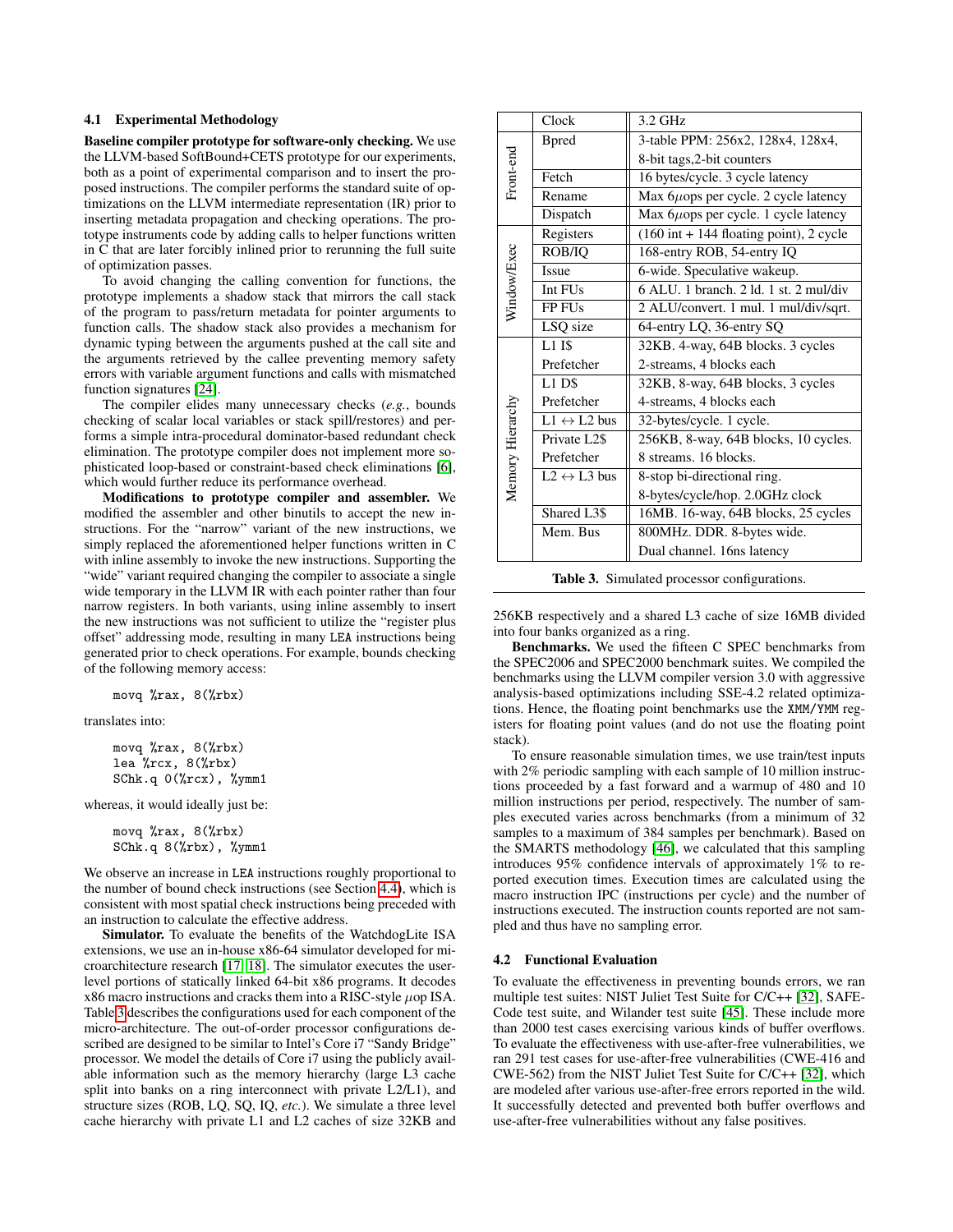

<span id="page-6-1"></span>Figure 3. Performance overhead with compiler, ISA extension in narrow (scalar) mode, and ISA extensions in wide mode.



<span id="page-6-2"></span>Figure 4. Instruction overhead breakdown in wide mode.

## 4.3 Runtime Execution Overheads

Figure [3](#page-6-1) presents the percentage execution time overhead of pointer-based checking with and without the proposed instructions over a baseline without any memory safety instrumentation (smaller bars are better as they represent lower runtime overheads). The benchmarks are sorted by frequency of pointer metadata loads and stores (less frequent on the left to more frequent on the right). The graph contains three bars for each benchmark. The height of the leftmost bar represents the overhead of compiler-based instrumentation. The compiler instrumentation incurs an overhead of 90% on average for these benchmarks to provide comprehensive memory safety, which is similar to the overheads reported by prior work on compiler-based pointer checkers [\[24,](#page-8-16) [27,](#page-8-6) [28\]](#page-9-9).

The height of the middle and rightmost bars present the performance overhead with both the narrow and wide variants of the proposed instructions (45% and 29% on average, respectively). The wide variant of the instructions improves performance not only by accelerating the checks but also by reducing the integer register pressure and the number of loads/stores performed with metadata loads/stores. The benchmarks on the right, which have a large number of metadata loads and stores, receive more benefit from the wide instructions.

#### <span id="page-6-0"></span>4.4 Contributions to Performance Overhead

To understand the contribution of the various operations to the overall overhead, Figure [4](#page-6-2) reports the breakdown of instruction overhead by type of instruction. The total height of the bar represents the total percentage increase in instructions over the unsafe baseline for the new instructions in wide register mode (81% more instructions on average, which results in a 29% average performance overhead). The percent increase in instruction overhead correlates well with the performance overheads in Figure [3,](#page-6-1) but note that the percent increase in instructions is larger than the percent increase in performance overhead; adding these off-the-critical-path instructions increases the ILP available in the program and adding such checking typically does not increase the time spent waiting on cache misses, thus lowering the memory stalls per instruction.

Metadata load and store instructions. The top two segments in each bar represent the contribution of *MetaStore* (1% on average) and *MetaLoad* (2% on average) instruction overhead, respectively. As each of these operations in the software-only baseline previously required approximately a dozen instructions, the availability of these new instructions successfully reduced the instruction overhead from a significant contributor (estimated to be approximately 35%) to the small single-digits.

Check instructions. The next two segments (third and fourth from the top) in each bar represent the contribution of *TChk* (11% on average) and *SChk* (23% on average) instruction overhead, respectively. There are fewer temporal checks than spatial checks, as static optimizations are more effective at removing them. *SChk* is the largest single contributor to the instruction overhead, and this overhead is understated because most of these *SChk* instructions are paired with an LEA or other instruction to calculate the effective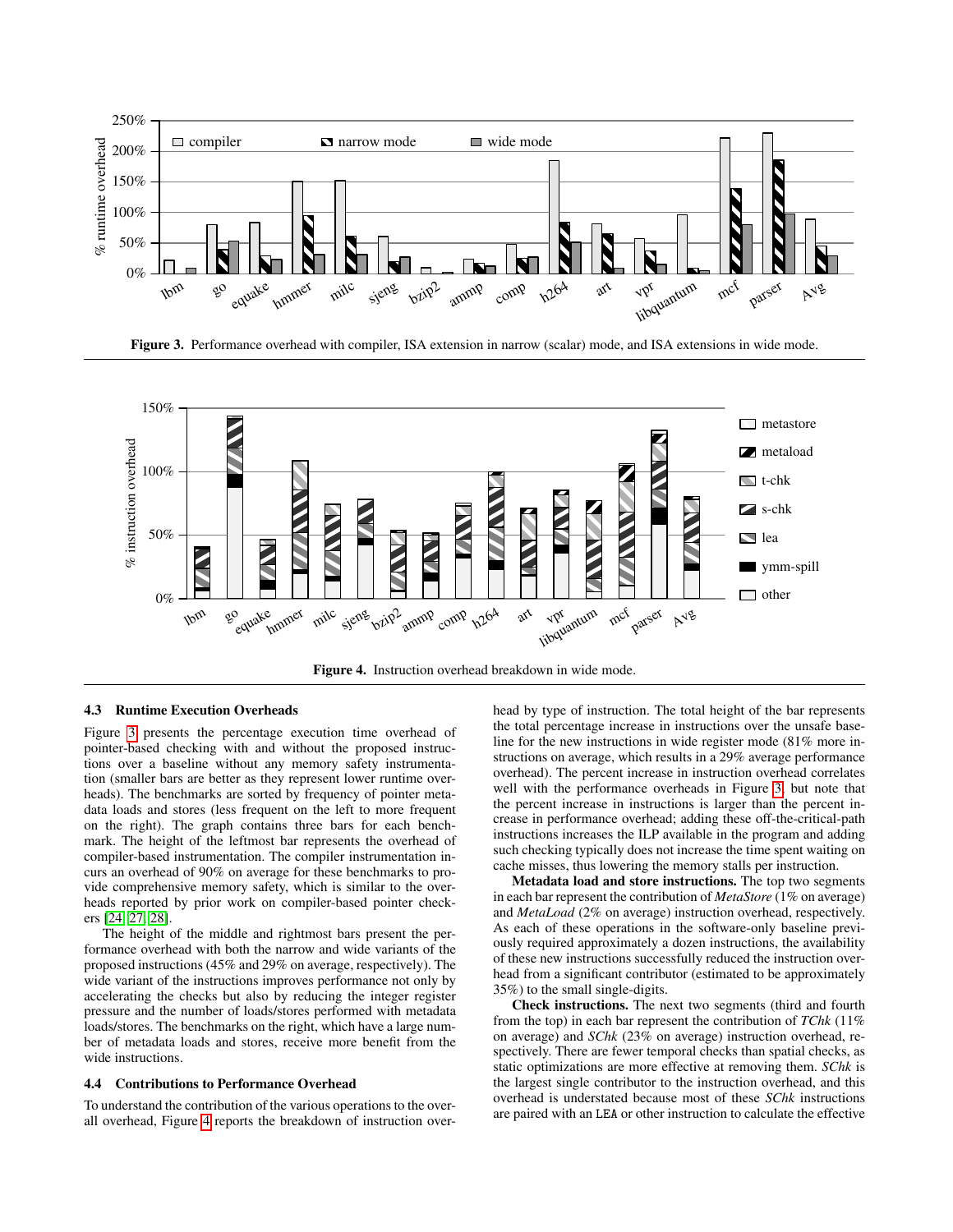

<span id="page-7-1"></span>Figure 5. Percentage of memory access checks eliminated by static compiler optimizations.

address. We measured the increase in the number of LEA instructions versus the baseline (17% on average) and plotted it as the next segment (fifth from the top). Together, the *SChk* and extra address generation instructions represent about half of the instruction overhead (40% of 81%). The two most promising ways to further reduce this overhead are: (1) to modify the compiler's code generator to use the "register plus offset" addressing mode and (2) implement better bounds check elimination optimizations.

Additional spills/restores. Placing pointer metadata in the %XMM/%YMM registers increases register pressure, which could lead to more spill and restore operations on these registers. The segment second from the bottom represents the additional instructions that load or store %XMM/%YMM registers (5% on average). These additional operations are not negligible, but the additional register pressure is not the dominant source of overhead for any of these benchmarks.

Other overheads. The bottom segment of each bar is the remaining instruction overhead not accounted for by any of the prior categories (22% on average). Although we do not have an exact breakdown, this category includes additional instructions to establish a new lock and key on each function call, restore the lock and key on a return, and maintain the shadow stack for passing and returning per-pointer metadata on function calls [\[24\]](#page-8-16). The benchmarks go, sjeng, and parser all have significant "other" segments and also have high rates of function calls; in contrast, benchmarks such as lbm and equake perform few function calls and report fewer instructions in the "other" category. Changing the calling convention and stack layout would allow these operations to be performed more efficiently (by putting them on the main stack rather than a separate shadow stack), albeit at the risk of reducing compatibility with existing code and libraries.

Memory overheads. The memory overhead (due to shadow memory) is on average 56% for the benchmarks (unique physical pages touched, which are allocated on demand). These memory overheads are similar to prior disjoint pointer-based metadata schemes such as Watchdog [\[25\]](#page-8-12) because the memory layout/mapping is identical.

#### 4.5 Estimating the Benefit of Static Check Elimination

Unlike prior hardware proposals that perform implicit checking on every memory access [\[10,](#page-8-10) [12,](#page-8-11) [25, 25,](#page-8-12) [35\]](#page-9-6), the instruction-based hardware acceleration described in this paper leverages compiletime static check elimination. To estimate the benefits of static check elimination, Figure [5](#page-7-1) reports an estimate of the number of regular memory operations in each of the benchmarks that is not paired with a spatial check (left bar in each group) or temporal check (right bar in each group). On average, the static optimizations implemented in our compiler prototype eliminates 72% of the temporal checks and 40% of the spatial checks. Conservatively extrapolating the instruction counts from Figure [4,](#page-6-2) not using static check elimination would increase the number of temporal checks by at least  $3.5\times$  and the spatial checks by  $1.6\times$ . Together this would almost double  $(1.8\times)$  the overall instruction overhead (from 81%) to 147%).

The compiler's static check elimination assists WatchdogLite in obtaining performance (29% performance overhead) similar to our recently proposed hardware-injection scheme Watchdog [\[25,](#page-8-12) [26\]](#page-8-22) (which reports 24% on average for spatial and temporal checking) without requiring the extra state and hardware structures introduced by Watchdog to accelerate metadata checking and propagation ( $e.g.,$  the lock location cache,  $\mu$ op injection, move elimination via modified register renaming, and a full suite of wide shadow registers). Our prototype compiler performs only simple check optimizations. A more sophisticated implementation would likely eliminate more checks and thus further reduce the overheads, potentially allowing WatchdogLite to outperform Watchdog while relying on simpler hardware.

## <span id="page-7-0"></span>5. Related Work

Memory safety enforcement for C/C++ is a well-researched topic. Apart from the techniques described in Section [2,](#page-1-0) there are other related approaches that seek to prevent memory safety errors either directly or indirectly. Please see the recent survey paper by Szekeres *et al.* [\[43\]](#page-9-7) for a complete coverage of the efforts in this direction.

Hardware support for memory safety. Some hardware proposals, such as Memtracker [\[44\]](#page-9-16), provide detection of some memory safety violations by maintaining valid/invalid metadata bits for each memory location and checking these bits before memory accesses [\[40,](#page-9-5) [41\]](#page-9-17). SafeMem [\[39\]](#page-9-18) uses ECC to implement the valid/invalid metadata to detect some memory safety violations with low overhead. Log-based architectures (LBA) [\[9\]](#page-8-4) accelerate valid/invalid status bit checking by executing the checks on a different core. LBA also provides idempotent filters and mapping instructions to reduce performance overheads.

Probabilistic mitigation. Probabilistic approaches randomize the locations of objects to make memory safety vulnerabilities more difficult to exploit in practice. Such approaches approximate an infinite heap with various kinds of randomization, including: instruction-set randomization [\[3,](#page-8-23) [21\]](#page-8-24), address space randomization, and data randomization [\[5\]](#page-8-25). Other probabilistic approaches [\[4,](#page-8-3) [22,](#page-8-26) [33,](#page-9-19) [34\]](#page-9-20) mitigate many memory safety vulnerabilities by allocating objects far apart and controlling memory reuse.

Intel MPX Extensions. Intel recently announced the specification of Memory Protection Extensions (MPX) [\[19\]](#page-8-14) for providing hardware acceleration for compiler-based pointer-based checking with disjoint metadata. There are many similarities between Intel's concurrent work on MPX and WatchdogLite: both (1) provide hardware acceleration for compiler-based pointer-based checking, (2) use disjoint metadata for the pointers in memory, and (3) provide ISA support for efficient bounds checking. Differences between the proposals include: (1) MPX introduces four new multi-word bound registers (B0-B3) in contrast to reusing the existing wide AVX registers, (2) MPX extends interoperability by storing the pointer value redundantly in the metadata space to be permissive when noninstrumented code modifies the pointer and does not properly update the bounds metadata, (3) MPX accesses the disjoint metadata using a two-level trie [\[28,](#page-9-9) [30\]](#page-9-12), and (4) most significantly, MPX does not detect all memory safety errors, specifically use-after-free errors, whereas WatchdogLite provides comprehensive detection via lock-and-key use-after-free checking. Intel has thus far provided only the MPX ISA specification with no published evaluation or analysis of MPX.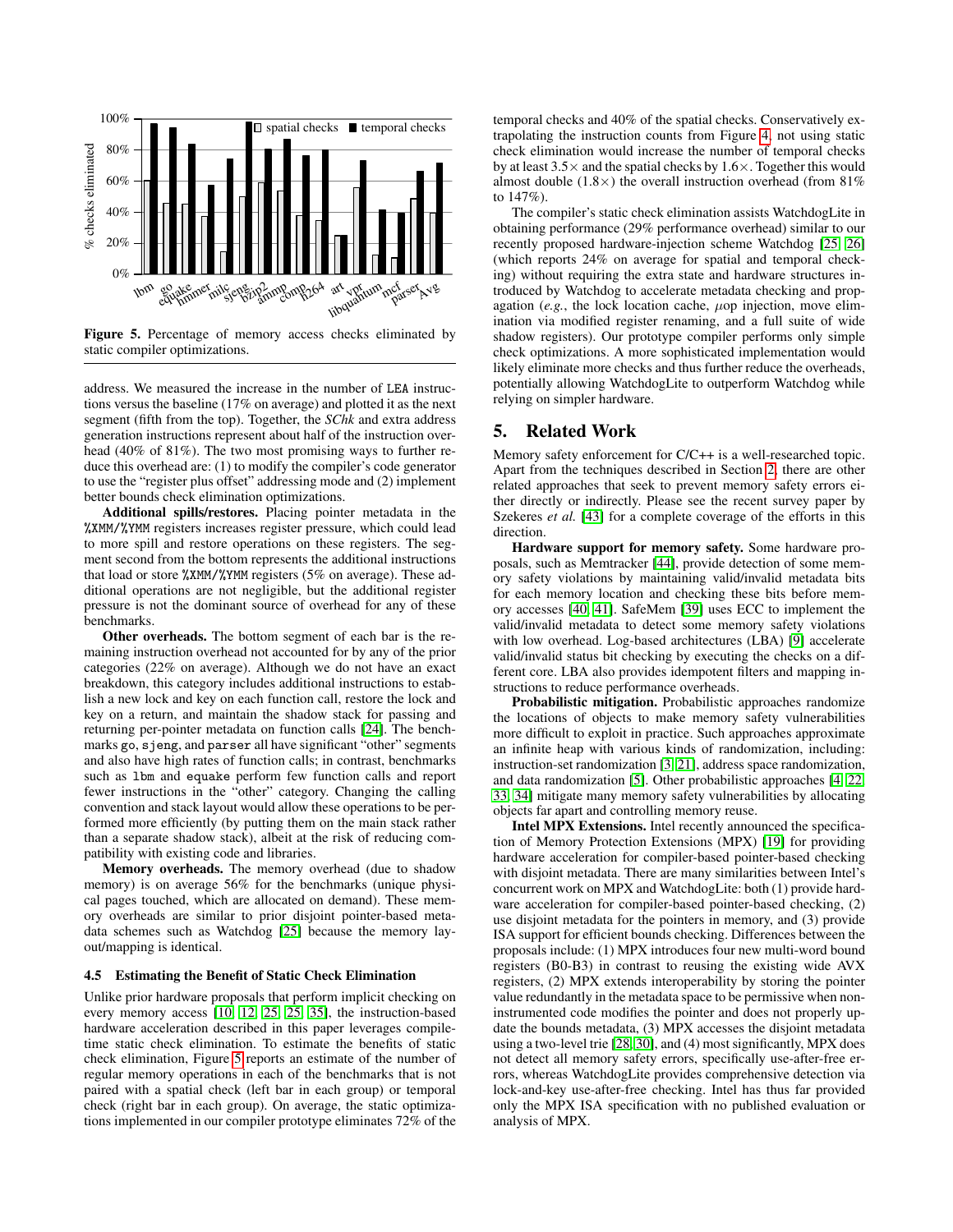# 6. Conclusion

This paper targets the elimination of an entire class of low-level bugs and security vulnerabilities by providing hardware acceleration of pointer-based comprehensive enforcement of memory safety. The proposed WatchdogLite ISA extension consists entirely of a few new instructions that operate on existing architectural registers. Even without the hardware search tables, sidecar registers,  $\mu$ op injection, and/or metadata caches used by prior hardware proposals, WatchdogLite attains low performance overheads. WatchdogLite accomplishes this with a division of labor between the compiler and the hardware: the compiler identifies pointers, propagates in-register metadata, eliminates unnecessary and redundant checks, and inserts the new instructions; the hardware simply provides a few new instructions to more efficiently perform the bounds checking, use-after-free checking, and storing/loading metadata to/from memory.

The most important contribution of this paper is therefore not necessarily the details of the proposed instructions, but rather our experimental finding that the various previously proposed hardware widgets and structures for metadata tracking and propagation are not fundamentally required to provide low-overhead enforcement of comprehensive memory safety.

## Acknowledgments

We would like to thank Emery Berger for his comments and suggestions about this work and Andrew Hilton for use of his simulator. This research was funded in part by donations from Intel Corporation and the U.S. Government by ONR award N000141110596 and NSF grants CNS-1116682 and CCF-1065166. The views and conclusions contained in this document are those of the authors and should not be interpreted as representing the official policies, either expressed or implied, of the U.S. Government.

## References

- <span id="page-8-1"></span>[1] P. Akritidis, M. Costa, M. Castro, and S. Hand. Baggy Bounds Checking: An Efficient and Backwards-Compatible Defense Against Out-of-Bounds Errors. In *Proceedings of the 18th USENIX Security Symposium*, Aug. 2009.
- <span id="page-8-2"></span>[2] T. M. Austin, S. E. Breach, and G. S. Sohi. Efficient Detection of All Pointer and Array Access Errors. In *Proceedings of the SIGPLAN 1994 Conference on Programming Language Design and Implementation*, June 1994.
- <span id="page-8-23"></span>[3] E. G. Barrantes, D. H. Ackley, T. S. Palmer, D. Stefanovic, and D. D. Zovi. Randomized Instruction Set Emulation to Disrupt Binary Code Inject Attacks. In *Proceedings of the 10th ACM Conference on Computer and Communications Security*, 2003.
- <span id="page-8-3"></span>[4] E. D. Berger and B. G. Zorn. DieHard: Probabilistic Memory Safety for Unsafe Languages. In *Proceedings of the SIGPLAN 2006 Conference on Programming Language Design and Implementation*, June 2006.
- <span id="page-8-25"></span>[5] S. Bhatkar and R. Sekar. Data Space Randomization. In *Proceedings of the 5th International Conference on Detection of Intrusions and Malware, and Vulnerability Assessment*, 2008.
- <span id="page-8-19"></span>[6] R. Bodík, R. Gupta, and V. Sarkar. ABCD: Eliminating Array Bounds Checks on Demand. In *Proceedings of the SIGPLAN 2000 Conference on Programming Language Design and Implementation*, June 2000.
- <span id="page-8-0"></span>[7] S. Bradshaw. Heap Spray Exploit Tutorial: Internet Explorer Use After Free Aurora Vulnerability. [http://www.thegreycorner.com/](http://www.thegreycorner.com/2010/01/heap-spray-exploit-tutorial-internet.html) [2010/01/heap-spray-exploit-tutorial-internet.html](http://www.thegreycorner.com/2010/01/heap-spray-exploit-tutorial-internet.html).
- <span id="page-8-7"></span>[8] M. Castro, M. Costa, and T. Harris. Securing Software by Enforcing Data-Flow Integrity. In *Proceedings of the 7th USENIX Symposium on Operating Systems Design and Implementation*, Nov. 2006.
- <span id="page-8-4"></span>[9] S. Chen, M. Kozuch, T. Strigkos, B. Falsafi, P. B. Gibbons, T. C. Mowry, V. Ramachandran, O. Ruwase, M. Ryan, and E. Vlachos.

Flexible Hardware Acceleration for Instruction-Grain Program Monitoring. In *Proceedings of the 35th Annual International Symposium on Computer Architecture*, June 2008.

- <span id="page-8-10"></span>[10] W. Chuang, S. Narayanasamy, and B. Calder. Accelerating Meta Data Checks for Software Correctness and Security. *Journal of Instruction-Level Parallelism*, 9, June 2007.
- <span id="page-8-8"></span>[11] J. Condit, M. Harren, Z. Anderson, D. Gay, and G. C. Necula. Dependent Types for Low-Level Programming. In *Proceedings of the 16th European Symposium on Programming*, Apr. 2007.
- <span id="page-8-11"></span>[12] J. Devietti, C. Blundell, M. M. K. Martin, and S. Zdancewic. Hardbound: Architectural Support for Spatial Safety of the C Programming Language. In *Proceedings of the 13th International Conference on Architectural Support for Programming Languages and Operating Systems*, Mar. 2008.
- <span id="page-8-9"></span>[13] D. Dhurjati and V. Adve. Backwards-Compatible Array Bounds Checking for C with Very Low Overhead. In *Proceedings of the 28th International Conference on Software Engineering (ICSE)*, 2006.
- <span id="page-8-5"></span>[14] F. C. Eigler. Mudflap: Pointer Use Checking for C/C++. In *GCC Developer's Summit*, 2003.
- <span id="page-8-13"></span>[15] K. Ganesh. *Pointer Checker: Easily Catch Out-of-Bounds Memory Accesses*. Intel Corporation, 2012. [http://software.intel.com/](http://software.intel.com/sites/products/parallelmag/singlearticles/issue11/7080_2_IN_ParallelMag_Issue11_Pointer_Checker.pdf) [sites/products/parallelmag/singlearticles/issue11/](http://software.intel.com/sites/products/parallelmag/singlearticles/issue11/7080_2_IN_ParallelMag_Issue11_Pointer_Checker.pdf) [7080\\_2\\_IN\\_ParallelMag\\_Issue11\\_Pointer\\_Checker.pdf](http://software.intel.com/sites/products/parallelmag/singlearticles/issue11/7080_2_IN_ParallelMag_Issue11_Pointer_Checker.pdf).
- <span id="page-8-15"></span>[16] S. Ghose, L. Gilgeous, P. Dudnik, A. Aggarwal, and C. Waxman. Architectural Support for Low Overhead Detection of Memory Viloations. In *Proceedings of the Design, Automation and Test in Europe*, Mar. 2009.
- <span id="page-8-20"></span>[17] A. Hilton and A. Roth. Decoupled Store Completion/Silent Deterministic Replay: Enabling Scalable Data Memory for CPR/CFP Processors. In *Proceedings of the 37th Annual International Symposium on Computer Architecture*, June 2010.
- <span id="page-8-21"></span>[18] A. D. Hilton, S. Nagarakatte, and A. Roth. iCFP: Tolerating All-Level Cache Misses in In-Order Processors. In *Proceedings of the 15th Symposium on High-Performance Computer Architecture*, Feb. 2009.
- <span id="page-8-14"></span>[19] Intel Corporation. *Intel Architecture Instruction Set Extensions Programming Reference*, 319433-015 edition, July 2013. [http://download-software.intel.com/sites/default/](http://download-software.intel.com/sites/default/files/319433-015.pdf) [files/319433-015.pdf](http://download-software.intel.com/sites/default/files/319433-015.pdf).
- <span id="page-8-17"></span>[20] R. W. M. Jones and P. H. J. Kelly. Backwards-Compatible Bounds Checking for Arrays and Pointers in C Programs. In *Third International Workshop on Automated Debugging*, Nov. 1997.
- <span id="page-8-24"></span>[21] G. S. Kc, A. D. Keromytis, and V. Prevelakis. Countering Code-Injection Attacks With Instruction-Set Randomization. In *Proceedings of the 10th ACM Conference on Computer and Communications Security*, 2003.
- <span id="page-8-26"></span>[22] M. Kharbutli, X. Jiang, Y. Solihin, G. Venkataramani, and M. Prvulovic. Comprehensively and Efficiently Protecting the Heap. In *Proceedings of the 12th International Conference on Architectural Support for Programming Languages and Operating Systems*, Oct. 2006.
- <span id="page-8-18"></span>[23] V. Markstein, J. Cocke, and P. Markstein. Optimization of Range Checking. In *Proceedings of the 1982 SIGPLAN symposium on Compiler Construction*, 1982.
- <span id="page-8-16"></span>[24] S. Nagarakatte. *Practical Low-Overhead Enforcement of Memory Safety for C Programs*. PhD thesis, University of Pennsylvania, 2012.
- <span id="page-8-12"></span>[25] S. Nagarakatte, M. M. K. Martin, and S. Zdancewic. Watchdog: Hardware for Safe and Secure Manual Memory Management and Full Memory Safety. In *Proceedings of the 39th Annual International Symposium on Computer Architecture*, June 2012.
- <span id="page-8-22"></span>[26] S. Nagarakatte, M. M. K. Martin, and S. Zdancewic. Hardware-Enforced Comprehensive Memory Safety. *IEEE Micro*, 33(3), May/June 2013.
- <span id="page-8-6"></span>[27] S. Nagarakatte, J. Zhao, M. M. K. Martin, and S. Zdancewic. Soft-Bound: Highly Compatible and Complete Spatial Memory Safety for C. In *Proceedings of the SIGPLAN 2009 Conference on Programming Language Design and Implementation*, June 2009.